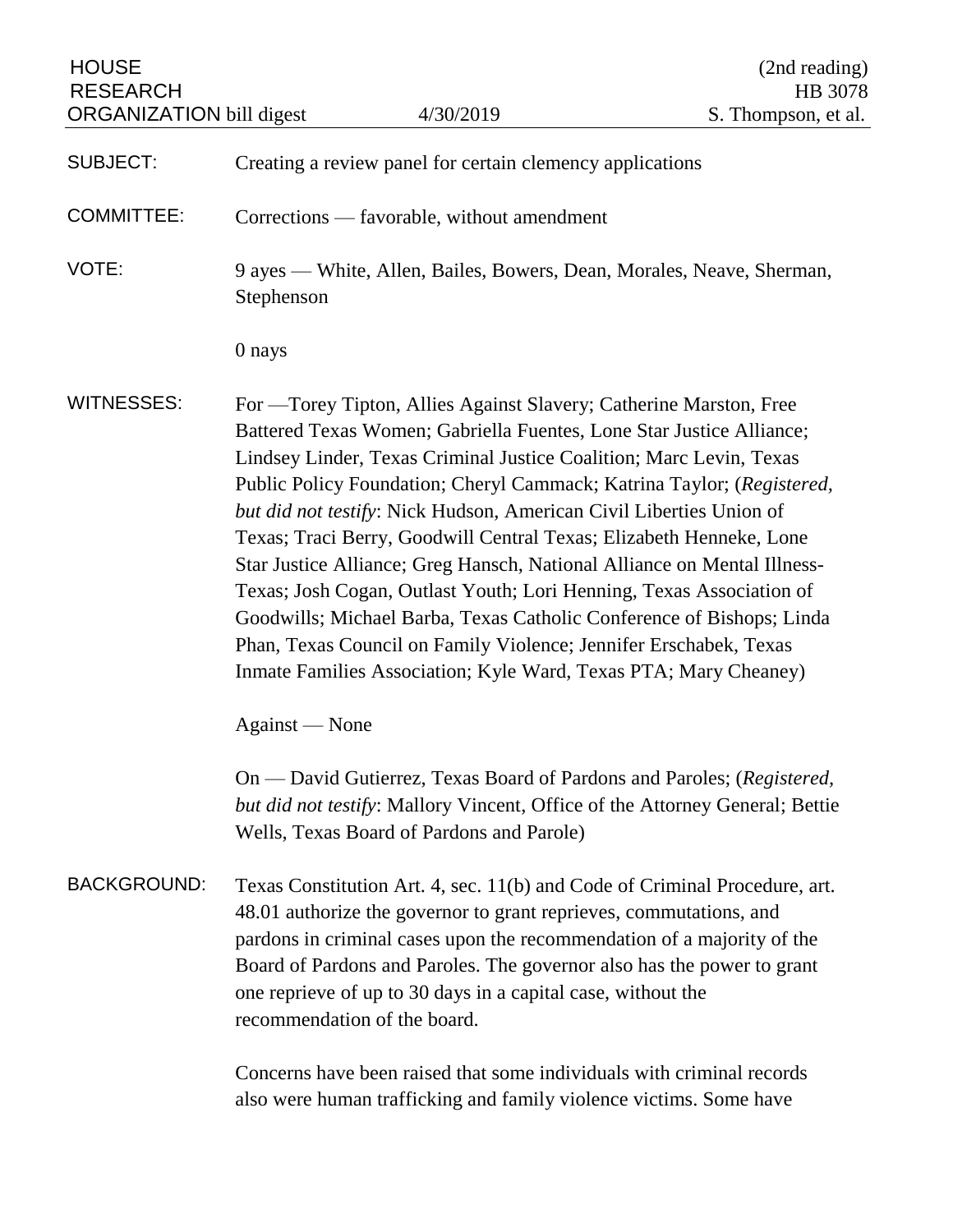## HB 3078 House Research Organization page 2

noted that the Board of Pardons and Paroles and the governor would have greater information if applications for clemency from these individuals were reviewed by a panel of experts who could make recommendations on the applications.

DIGEST: HB 3078 would require the Board of Pardons and Paroles (BPP) to appoint a panel of experts to review clemency applications from individuals convicted of an offense committed while under duress or coercion as a result of being a victim of human trafficking or certain offenses that involve family or dating violence.

> The bill would establish a 12-member panel with members from various fields and with certain experience relating to human trafficking or family violence, including a survivor of an offense, a behavioral health care specialist, a licensed social worker, a current or former prosecutor, a current or former defense attorney, and a member of BPP. The panel also would include members who were representatives of the Department of State Health Services, the Department of Family and Protective Services, the human trafficking prevention task force, the Texas Juvenile Justice Department, a local law enforcement agency, and an advocacy organization.

BPP, in consultation with the panel, would be required to develop an application process and form for these clemency applications. An application could include written recommendations from a majority of trial officials currently serving in the county in which the person was convicted.

On receipt of an application for clemency described by the bill, the board would have to immediately submit it to the panel for review. The panel would have to review the application and, within six months of receiving it, advise the board on making a recommendation to the governor about whether to grant clemency to the applicant.

BPP, in consultation with the governor, would have to appoint the panel by December 1, 2019.